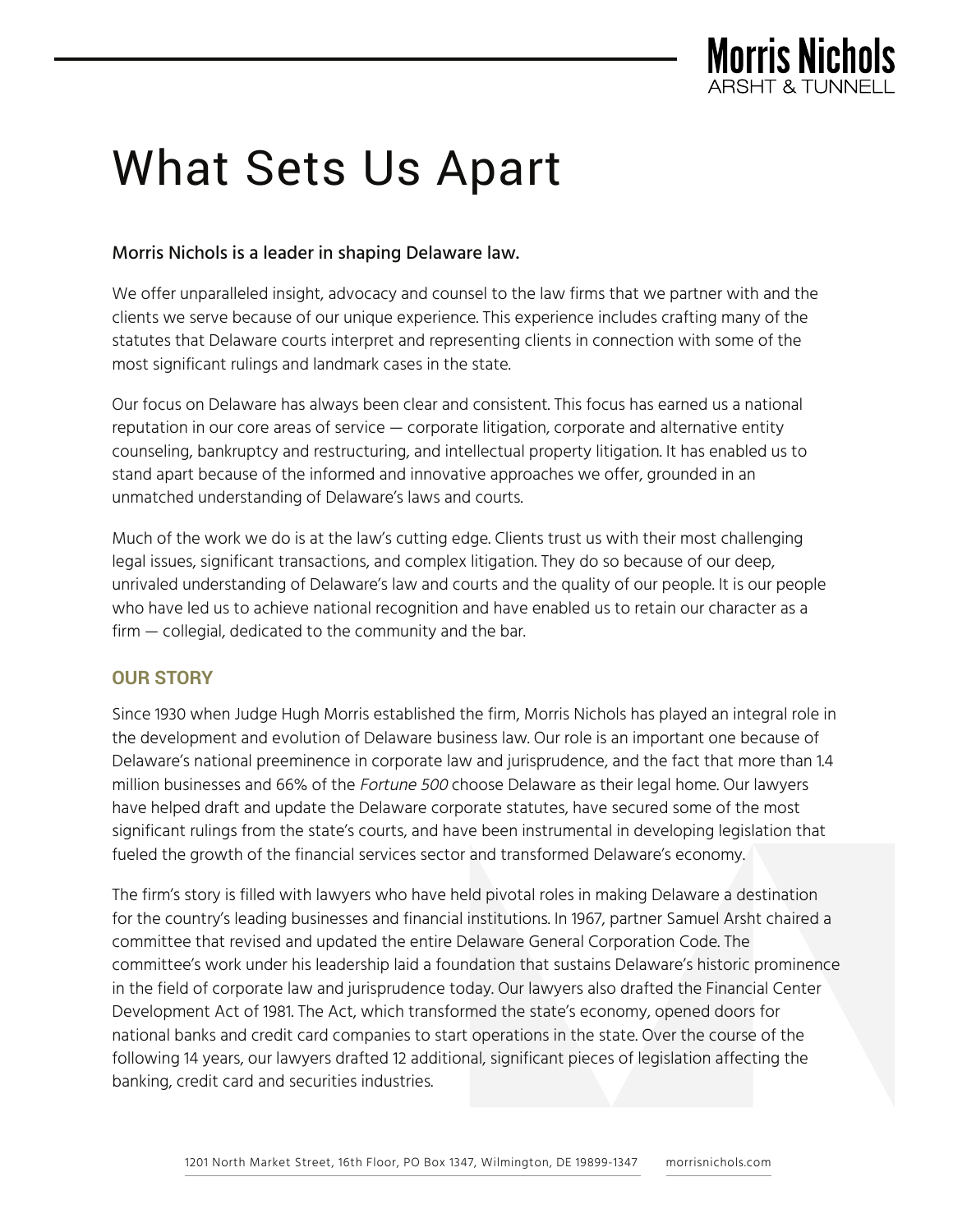

#### **What Sets Us Apart**

Our tradition of leadership and service continues unabated today. At Morris Nichols, you will find lawyers who have served as members of the judiciary, presidents of the State Bar Association, and chairs of statutory drafting committees. Our alumni include two former Chancellors of the Court of Chancery, former and current members of the Delaware Supreme Court, and a current member of the United States District Court for the District of Delaware.

## **DISTINGUISHING FACTORS**

**Tradition.** Since 1930, Morris Nichols lawyers have been credited with shaping the business-friendly legislation that now applies to 60% of the world's largest corporations and a half-million other organizations incorporated in Delaware.

**Specialization.** Delaware is the preeminent place for businesses to incorporate. More than one million business entities make Delaware their legal home, including more than 50% of all publiclytraded U.S. companies and 66% of the *Fortune 500*. As a result, disputes regarding corporate law are often brought in, and decided by, the Delaware courts. As Delaware lawyers, we devote our entire careers to becoming immersed in the body of law that governs the capital structure, governance and business decisions of our clients. As leaders of the Delaware bar, we help craft the statutes that the courts interpret and litigate the cases that shape the common law. This focus allows us to provide unparalleled insight into all aspects of Delaware's business laws, and to avoid pitfalls that can lead to issues at various stages of a corporation's development.

**Reputation.** Morris Nichols lawyers have been involved in some of the most significant rulings in the Delaware courts, including landmark cases on M&A transactions, fiduciary duties, special committees, executive compensation, bankruptcy, and intellectual property. We represent clients across a broad spectrum of industries as both co-counsel and lead counsel.

**Character.** We have achieved a significant national presence, yet we have retained our character as a Delaware firm — collegial, dedicated to the community and bar, and eminently qualified to provide the highest level of service to clients in local, national and global markets.

**Quality.** Morris Nichols lawyers come from the top-tier schools in the United States. Nearly one-third of the attorneys practicing at Morris Nichols have served as judicial clerks.

**Clients.** From a myriad of industries, retained as lead counsel or co-counsel, our clients include giants among the Fortune 500, complex alternative legal entities, smaller firms and partnerships, financial institutions, government agencies, law firms, and not-for-profit organizations.

**Recognition.** Our efforts in corporate, intellectual property, business reorganization and restructuring and litigation have been singled out and recognized by Law360, The National Law Journal, The Deal, The Daily Bankruptcy Review, The Legal Intelligencer, Thomson Reuters, and